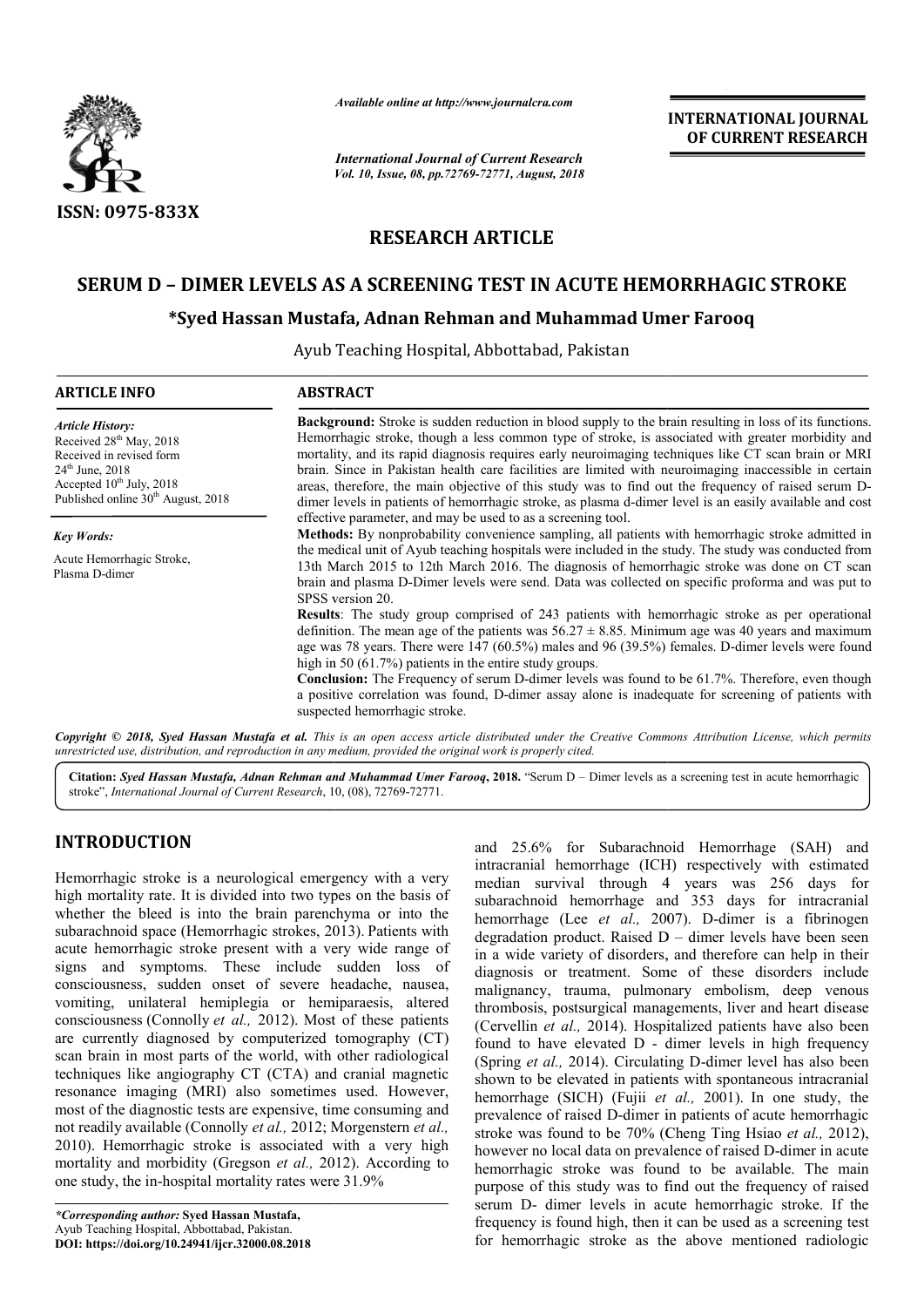detections are time consuming, expensive and not available at every medical facility. Serum D-dimer levels monitoring is cheap and easily available.

#### **MATERIALS AND METHODS**

This descriptive cross sectional study was conducted in the department of Medicine, Ayub Teaching Hospital from 13<sup>th</sup> March 2015 to  $12<sup>th</sup>$  March 2016. A sample of 243 patients aged between 40 and 90, and diagnosed within 48hrs of development of symptoms on the basis of CT scan was selected. All previously diagnosed hemorrhagic stroke patients were excluded and strict exclusion criteria was followed to control bias. After approval from the hospital ethics committee, details was taken from the patient or his attendant and complete physical examination was done. Then a 3ml of venous blood was taken from the patient and was sent to the laboratory for serum D-dimer levels. All investigations were done in the same lab and by the same biochemist. Data was collected on a specific pro forma and then put to SPSS version 20.

#### **RESULTS**

The study group comprised of 243 patients with hemorrhagic stroke as per operational definition. Minimum age was 40 years and maximum age was 78 years, with mean  $\pm$  SD being 56.27  $\pm$  8.85. There were 147 (60.5%) males and 96 (39.5%) females. D-dimer levels were found high in 150 (61.7%) patients in the entire study groups of which 93 (63.2%) were males and 57 (59.3%) were females, showing a slightly increase levels in male gender.

**Table 1. Patients with raised D-Dimer levels (n=243)**

| Test                  | No of Patients | Percentage |
|-----------------------|----------------|------------|
| Raised D-dimer levels | 150            | 61.7%      |
| Normal D-dimer levels | 93             | 38.2%      |
| Total                 | 243            | 100%       |

**Table 2. Gender wise stratification of raised d-dimer levels**

| Gender | No of Patients | D-Dimers<br>Positive | Percentage | Pearson Chi<br>Square test | Significance<br>Level |
|--------|----------------|----------------------|------------|----------------------------|-----------------------|
| Male   | 147            | 93                   | 63.2%      | 3.48                       | 0.05                  |
| Female | 96             | 57                   | 59.3%      | 1.73                       | 0.1                   |
| Total  | 243            | 150                  | 61.7%      | 5.21                       | 0.01                  |

### **DISCUSSION**

We studied 243 non-traumatic patients with signs and symptoms suggestive of SICH confirmed on CT scan brain to find out the frequency of raised D-dimer levels and it was only 61.7%. Therefore, our results indicate that D-dimer assay alone is not adequate as a screening tool for determining patients with suspected SICH. Previous studies have evaluated hemostasis and fibrinolysis activation after SAH (Peltonen *et al.,* 1997). Some of these studies established an association between coagulopathy at admission and poor neurological outcome (Juvela and Siironen, 2006; Delgado *et al.,* 2006; Parra, 2006). One study concluded that the D-dimer assay was inadequately sensitive to be used for the purpose of screening in traumatic or spontaneous ICH (Hoffmann *et al.,* 2001). This was a prospective study of 319 patients with suspected ICH who had a serum D-dimer assay obtained before undergoing CT. Twenty-five of the patients has a positive CT scan for

ICH. The D-dimer assay had four false-negative results and the sensitivity was therefore 84.0%. However another study, Antovic J and colleagues, while investigating the association between D- dimer and stroke found that D-dimer levels were significantly raised in hemorrhagic stroke (Antovic *et al.,*  2012). Delgado *et al.* (2013) reported that poor neurologic outcome was associated with increased plasma D- dimer levels in patients with acute hemorrhagic stroke. They measured initial and followup (24 hours, 48 hours, 7th day, and 3rd month) D-dimer levels in 21 patients after reaching the conclusion. This was also reported by Juvela *et al.* 2006 who demonstrated that increased D-dimer levels might predict poor prognosis in patients with hemorrhagic stroke. Contrary to the studies mentioned, Squizzato *et al.,* 2006 suggested that Ddimer levels in acute stroke had low specificity and sensitivity, and therefore would not be useful in determining long term prognosis. Similarly, in their study on 143 patients, Ebihara and colleagues (Ebihara *et al.,* 2006) suggested that patients with subarachnoid hemorrhage had higher D- dimer levels than the patients with hypertensive intracerebral hemorrhage. Thus they concluded that coagulative/fibrinolytic cascade might have been activated via different mechanisms in different types of stroke. Acute hemorrhagic stroke is associated with high mortality and morbidity and therefore requires early diagnosis and treatment. However, in addition to brain damage, it affects coagulopathy. Due to this phenomenon, coagulation markers such as D-dimer and fibrinogen levels might help early diagnosis. In our study, though a positive correlation has been found, however, further studies are necessary to assess the clinical value of these markers in early screening of hemorrhagic strokes.

#### **Conclusion**

The frequency of raised d-dimer levels in patients of hemorrhagic stroke was found to be 61.7%. Therefore, although raised d-dimer levels in acute hemorrhagic stroke patients are still reported from many parts of the world, our findings indicate that initial screening with D-dimer assay alone of non-traumatic patients who present with symptoms and signs suggestive of acute hemorrhagic stroke is not adequate and hence cannot be used alone as a screening test. However we conclude our study with recommendations of further research work over in raised d-dimer levels in acute hemorrhagic stroke and finding out the basic pathophysiology involved into it before moving on to recommendations in current management principles for the investigations of patients presenting with sign and symptoms of hemorrhagic fever.

#### **REFERENCES**

- Antovic J, Bakic M, Zivkovic M, Ilic A, Blomback M. 2002. Blood coagulation and fibrinolysis in subarachnoid haemorhage compared to other types of stroke?. *Scan J Clin Lab Invest,* 62:195-9.
- BET 2: D-dimer levels during normal menstrual cycle. *Emerg Med J.,* 2014;31(10):863-4.
- Cervellin G, Bonfanti L, Picanza A, Lippi G. 2014. Relation of d-Dimer and Troponin I in patients with new-onset atrial fibrillation. *Am J Cardiol.,* 114(7):1129-30.
- Cheng Ting Hsiao, I Chuan Chen, Jen Tsung Yang, Hsu Huei Weng, Leng Chieh Lin, 2012. D-dimer assay not adequate for spontaneous intracranial hemorrhage screening, *Asian Bio medicine,* Vol.6,No.6: 841-848